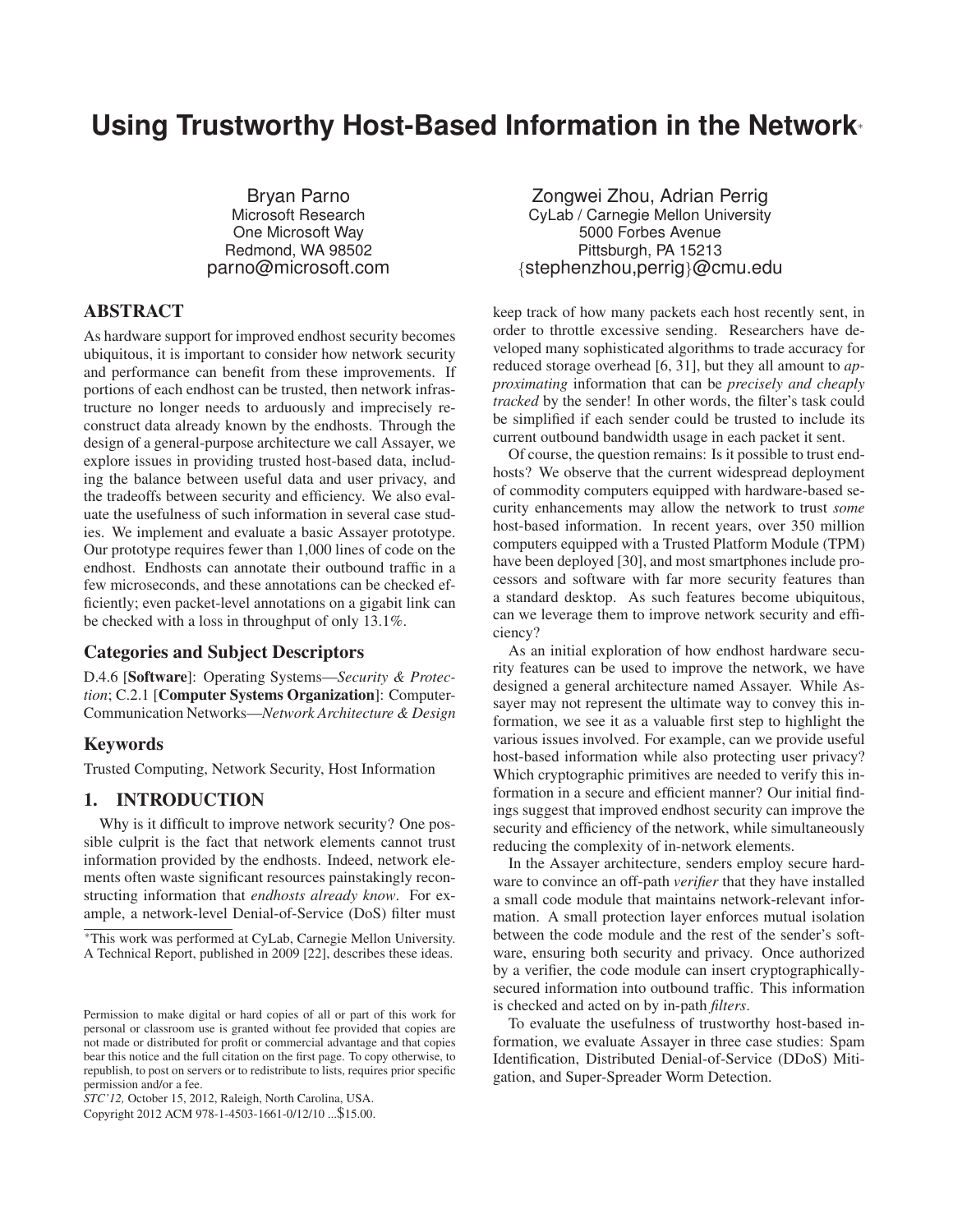To better understand the performance implications of conveying host-based information to the network, we implement a full Assayer prototype, including multiple protocol implementations. The size of the protection layer on the client that protects code modules from the endhost (and vice versa) is minuscule (fewer than 1,000 lines of code), and our verifier prototype can sustain 3300 client verifications per second. Generating and verifying annotations can be done efficiently using our performance-optimized scheme.

**Contributions: (1)** An exploration of how we can design network security mechanisms to leverage endhost-based knowledge and state, **(2)** The design of an architecture for providing such information securely and efficiently, and **(3)** An implementation and evaluation of the architecture.

# **2. PROBLEM DEFINITION**

### **2.1 Architectural Goals**

We aim to design an architecture to allow endhosts to share information with the network in a trustworthy and efficient manner. This requires the following key properties: **Annotation Integrity.** Malicious endhosts or network elements should be unable to alter or forge the data contained in message annotations.

**Stateless In-Network Processing.** To ensure the scalability of network elements that rely on endhost information, we seek to avoid keeping per-host or per-flow state on these devices. If per-flow state becomes feasible, we can use it to cache authentication information carried in packets.

**Privacy Preservation.** We aim to leak no more user information than is already leaked in present systems. However, some applications may require small losses of user privacy. For example, annotating outbound emails with the average length of emails the user sent in the last 24 hours leaks a small amount of personal information, but it can significantly decrease the probability a legitimate sender's email is marked as spam [12]. We can provide additional privacy by only specifying this information at a coarse granularity, e.g., "short", "medium", and "long". More research will be necessary to determine if people accept this tradeoff.

**Incremental Deployability.** While trustworthy endhost information would help future networks, we strive for a system that can bring immediate benefit to those who deploy it. **Efficiency.** To be adopted, the architecture must not unduly degrade network performance.

# **2.2 Assumptions**

Since we assume that our trusted software and hardware components behave correctly, we aim to minimize the size and complexity of our trusted components, since software vulnerabilities are correlated with code size, and smaller code is more amenable to formal analysis. We assume that clients can perform hardware-based attestations. In this work, we focus on TPM-based attestations [29], but other types of secure hardware are also viable [21]. Finally, we make the assumption that secure-hardware-based protections can only be violated with local hardware attacks.

# **3. THE ASSAYER ARCHITECTURE**

With Assayer, we hope to explore the intriguing possibilities offered by the advent of improved hardware security in endhosts. If endhosts can be trusted, how can we simplify and improve the network? What techniques are needed to extend host-based hardware assurance into the network? Can trust be verified without significantly reducing network performance? In general, we focus on the design of a generic architecture for conveying host-based information to the network, but we also explore application-specific details, including deployment incentives in Section 5.

### **3.1 Overview**

Suppose a mail server wants to improve the accuracy of its spam identification using host-based information. For example, one study indicates that the average and standard deviation of the size of emails sent in the last 24 hours are two of the best indicators of whether any given email is spam [12]. These statistics are easy for an endhost to collect, but hard for any single mail recipient to obtain.

However, how can the mail server trust such host-provided information? Naively, the mail server might ask each client to include a hardware-based attestation [21] of its information in every email. The mail server's spam filter could verify the attestation and then incorporate the host-provided information into its classification algorithm. Any legacy traffic arriving without an attestation could simply be processed by the existing algorithms. Unfortunately, checking attestations is time-consuming and requires interaction with the client. Even if feasible for an email filter, it would be unacceptable for other applications, such as DDoS mitigation, which require per-packet checks at line rates.

As a result, the question becomes: how can we make the average case fast and non-interactive? The natural approach is to cryptographically extend the trust established during a single hardware-based attestation over multiple outbound messages. This amortizes the cost of the initial verification over subsequent messages.

Thus, the Assayer architecture employs two distinct phases: an infrequent setup phase in which the *relying party* (e.g., the mail server) establishes trust in the client, and the more frequent usage phase in which the client generates authenticated annotations on outbound messages (Figure 1).

The relying party delegates the task of inspecting clients to one or more off-path *verifier* machines. Every *T* days, the client convinces a verifier that it has securely installed a trustworthy code *module* that will keep track of networkrelevant information (Figure 2), such as the number of emails recently sent, or the amount of bandwidth recently used. Section 3.2.1 considers how we can secure this information while still allowing the user to employ a commodity OS and preserving user privacy. Having established the trustworthiness of the client, the verifier issues a limited-duration *Sender Token* that is bound to the client's code module. The duration of the token is a tradeoff between the client's burden of renewing it, and the relying party's flexibility in updating its verification policies.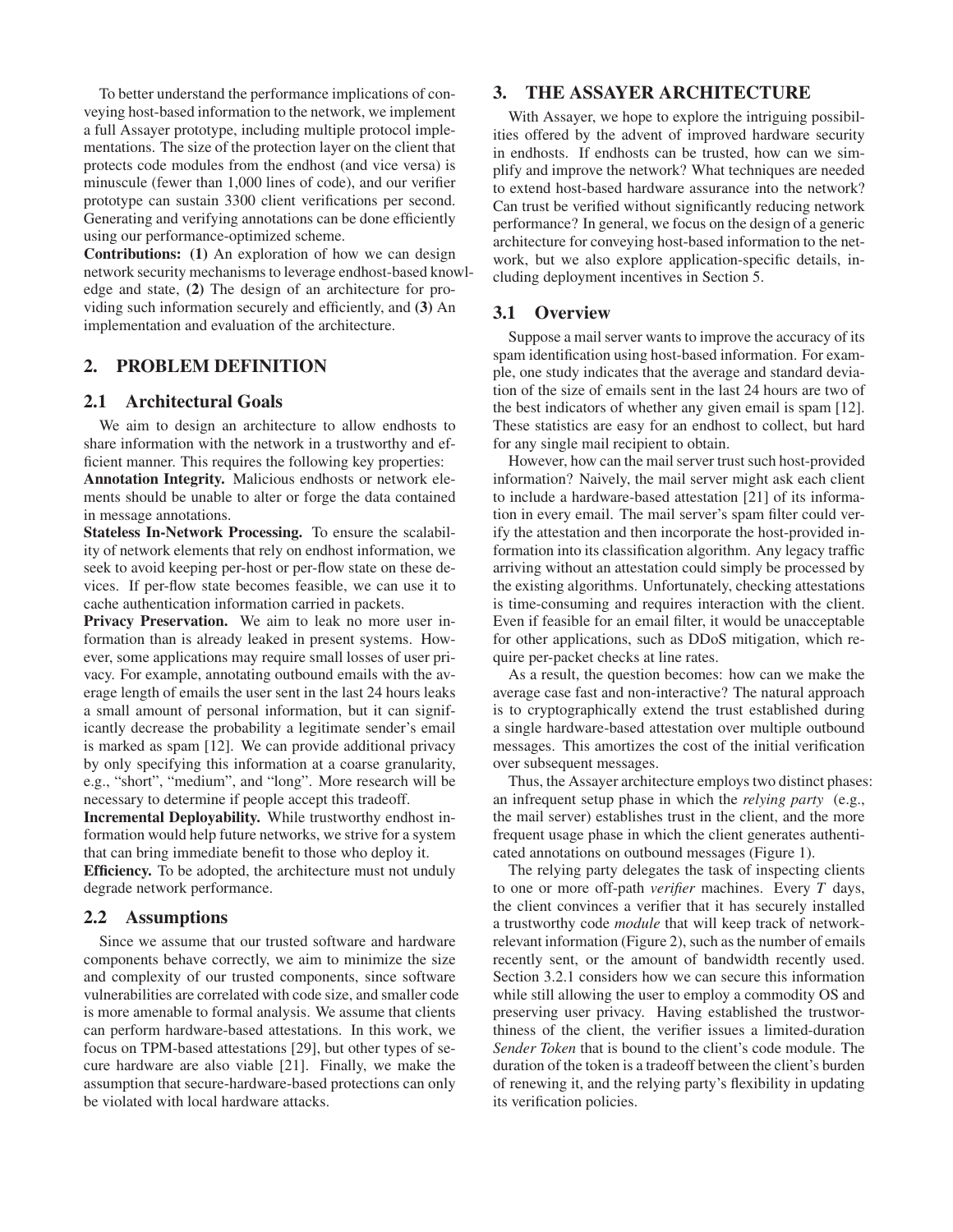

**Figure 1: System Components.** *The relying party (e.g., a mail server or an ISP) delegates the task of inspecting clients to one or more verifiers. It also configures one or more filters with information about the verifiers. Every T days, the client convinces a verifier via an attestation that its network measurement modules satisfy the relying party's policy. The verifier issues a Sender Token that remains valid for the next T days. The client can use the Sender Token to annotate its outbound messages (e.g., an annotation for each email, flow, or packet). The filter verifies the client's annotation and acts on the information in the annotation. For example, the filter might drop the message or forward it at a higher priority to the relying party.*

In the usage phase, the client submits outbound messages to its code module, which uses the Sender Token to authenticate the message annotations it generates. These annotations are then checked by one or more fast-path *filter* middleboxes, which verify and act on the annotations. For instance, a relying party trying to identify spam might feed the authenticated information from the filter into its existing spam classification algorithms. If the traffic does not contain annotations, then the filter treats it as legacy traffic (e.g., DDoS filters give annotated traffic priority over legacy traffic).

### **3.2 Assayer Components**

### *3.2.1 Clients*

**Client Architecture.** At a high level, we aim to collect trustworthy data on the client, despite the presence of (potentially compromised) commodity software. To accomplish this, a client who wishes to obtain the benefits of Assayer can install a protective layer that isolates the application-specific *client modules* from the rest of the client's software (Figure  $2(a)$ ). These client modules could be simple counters (e.g., tracking the number or size of emails sent) or more complex algorithms, such as Bayesian spam filters. The protective layer preserves the secrecy and integrity of the module's state, as well as its execution integrity. It also protects the client's other software from a malicious or malfunctioning module. Untrusted code submits outbound traffic to a module to obtain an authenticated annotation (Figure 2(b)).

How can a client convince the verifier that it has installed an appropriate protective layer and client module? With Assayer, the client can employ hardware-based *attestation* [29, 21] to prove exactly that. When the verifier returns a Sender Token, the protective layer invokes *sealed storage* [29] to bind the Sender Token to the attested software state. This can



**Figure 2: Client Operations. (a)** *The client attests to a protective layer (MiniVisor) that isolates modules from untrusted code (and vice versa) and from each other.* **(b)** *Untrusted code submits messages (e.g., email or packets) to the modules to obtain authenticated annotations.*

be combined with the TPM's monotonic counters to prevent state-replay attacks [20]. Thus, any change in the protective layer or client module will make the Sender Token inaccessible and require a new attestation.

With Assayer, we chose to implement the protective layer as a minimal hypervisor (dubbed MiniVisor and similar in spirit to Flicker [19] and TrustVisor [18]) that contains only the functionality needed to protect the client modules from the client's other software (and vice versa). This approach sacrifices visibility into the client's software state (e.g., a client module for web browsing cannot determine which web browser the client is using), but protects user privacy from overly inquisitive client modules. Using MiniVisor makes the Trusted Computing Base tiny and reduces the performance impact on the client's other software.

While it is tempting to give MiniVisor full control over the client's network card, this would significantly increase MiniVisor's complexity, and it would be difficult to ensure full control over *all* outbound traffic on *all* interfaces. Instead, we advocate the use of application-specific incentives to convince the commodity software to submit outbound traffic to the client modules. Since the resulting annotations are cryptographically protected for network transmission, these protections will also suffice while the annotations are handled by the untrusted software. In Section 5, we explore whether sufficient client incentives exist.

**Client Modules.** As mentioned above (and explored in more detail in Section 5), we expect Assayer to support a wide variety of client modules. For *global vantage* applications, such as recording statistics on email volume, we expect a single client module would be standardized and accepted by multiple relying parties. MiniVisor's configuration would ensure that the client only runs a single copy of the module to prevent state-splitting attacks. The module could be obtained and installed along with the client's application software (e.g., email client). The application (or a plugin to the application) would then know to submit outbound emails to the module via MiniVisor.

For *single relying party* applications, such as DDoS prevention, a relying party may only care about tracking statistics specific to itself. In this case, the relying party may itself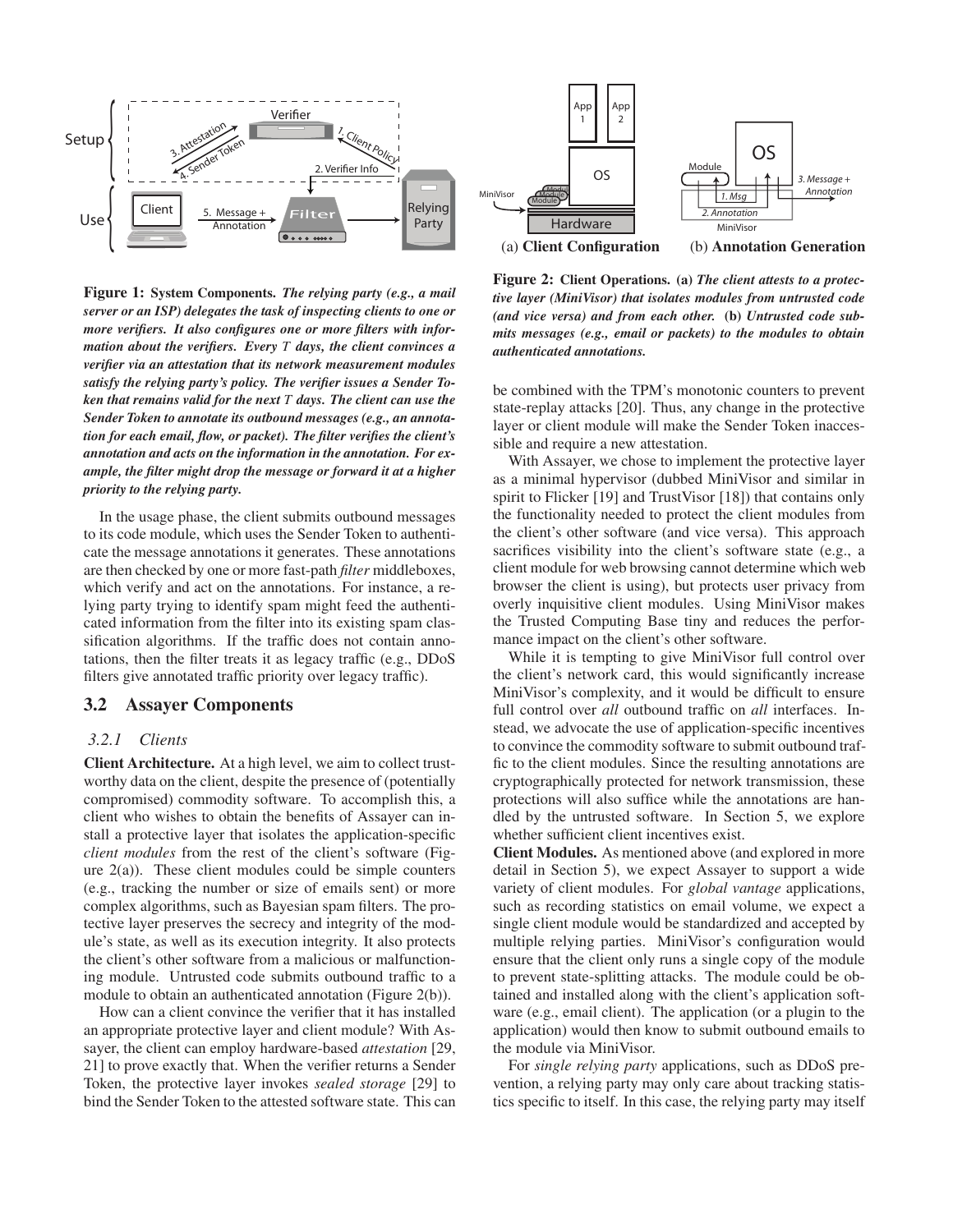provide an appropriate client module, for example, when the client first contacts the verifier. The client's OS can submit packets to this module if and only if they are destined to the particular relying party that supplied the client module.

### *3.2.2 Verifiers*

Verifiers are responsible for checking that clients have installed a suitable version of MiniVisor and client module and for issuing Sender Tokens. The exact deployment of verifiers is application and relying-party specific. We envision three primary deployment strategies. First, a relying party could deploy its own verifiers within its domain. Second, a trusted third party, such as VeriSign or Akamai could offer a verification service to many relying parties. Finally, a coalition of associated relying parties, such as a group of ISPs, might create a federation of verifiers, such that each relying party trusts the verifiers deployed by the other relying parties.

To instill confidence in verifiers, the relying party periodically requests a hardware-based attestation from the verifier. Assuming the attestation is correct, the relying party establishes the key material necessary to create an authenticated channel between the verifiers and the filters. On the verifier, this key material is bound (using sealed storage) to the correct verifier software configuration.

The use of multiple verifiers, as well as the fact that clients only renew their client tokens infrequently (every *T* days), makes the verifiers unlikely targets for Denial-of-Service (DoS) attacks, since a DoS attacker would need to flood many verifiers over an extended time (e.g., a week or a month) to prevent clients from obtaining tokens.

Any distributed and well-provisioned set of servers could enable clients to locate the verifiers for a given relying party. While a content distribution network is a viable choice, we propose a simpler, DNS-based approach to ease adoption. Initially, each domain can configure a well-known subdomain to point to the appropriate verifiers. For example, the DNS records for company.com would include a pointer to a verifier domain name, e.g., verifier.company.com. That domain name would then resolve to a distributed set of IP addresses representing the server's verifier machines.

### *3.2.3 Filters*

Filters are middleboxes deployed on behalf of the relying party to act on the annotations provided by the client. For instance, a spam filter might give a lower spam score to an email from a sender who has generated very little email recently. These filters must verify client annotations efficiently to prevent the filters themselves from becoming bottlenecks. In addition, to prevent an attacker from reusing old annotations, each filter must only accept a given annotation once.

Filter deployment will be dictated by the application, as well as by the relying party's needs and business relationships. For example, a mail server might simply deploy a single filter as part of an existing spam classification tool chain, whereas a web hosting company may contract with its ISP to deploy DDoS filters at the ISP's ingress links.

To enable filters to perform duplicate detection, the client modules include a unique nonce as part of the authenticated information in each annotation. Filters can insert these unique values into a rotating Bloom Filter to avoid duplication. Section 4 discusses the effectiveness of this approach.

### **3.3 Protocol Details**

Below, we enumerate desirable properties for the authorization scheme used to delegate verifying power to verifiers, as well as that used by clients to annotate their outbound traffic. We then describe a scheme based on asymmetric cryptographic operations that achieves all of these properties. Since asymmetric primitives often prove inefficient, we show how to modify the protocols to use efficient symmetric cryptography, though at the cost of two properties. Hybrid approaches of these two schemes are possible, but we focus on these two to explore the extremes of the design space. In Section 7, we quantify their performance trade-offs.

### *3.3.1 Desirable Properties*

- 1. **Limited Token Validity.** Verifier key material is only valid for a limited time period and is accessible only to valid verifier software. Sender Tokens should have similar restrictions.
- 2. **Verifier Accountability.** Verifiers should be held accountable for the clients they approve. Thus one verifier should not be able to generate Sender Tokens that appear to originate from another verifier.
- 3. **Scalability in Filter Count.** The verifier's work, as well as the size of the Sender Token, should be independent of the number of filters.
- 4. **Topology Independence.** Neither the verifier nor the sender should need to know which filter(s) will see the client's traffic. In many applications, more than one filter may handle the client's traffic, and the number may change over time. Thus, the sender's token must be valid at any filter operated by the same relying party.
- 5. **Filter Independence.** A filter should not be able to create Sender Tokens that are valid at other filters. This prevents a rogue filter from subverting other filters.
- 6. **Client and Filter Accountability.** The relying party should be able to distinguish between a malicious client and a malicious filter.

### *3.3.2 Protocol Specifications*

At a high level, after verifying the trustworthiness of a verifier, the relying party installs the verifier's public key in each of the filters. The verifier, in turn, assesses the trustworthiness of clients. If a verification is successful, the verifier signs the client's public key to create a Sender Token. The client includes this token in each annotated message, and the client module generates annotations by signing its information (e.g., count of emails sent) using the client's private key. Below, we describe these interactions in more detail.

**Verifier Attestation.** Before giving a verifier the power to authorize client annotations, the relying party must ascertain that the verifier is in a correct, trusted state (Figure 3). It does so via an attestation. The attestation convinces the relying party that the verifier is running trusted code, that only the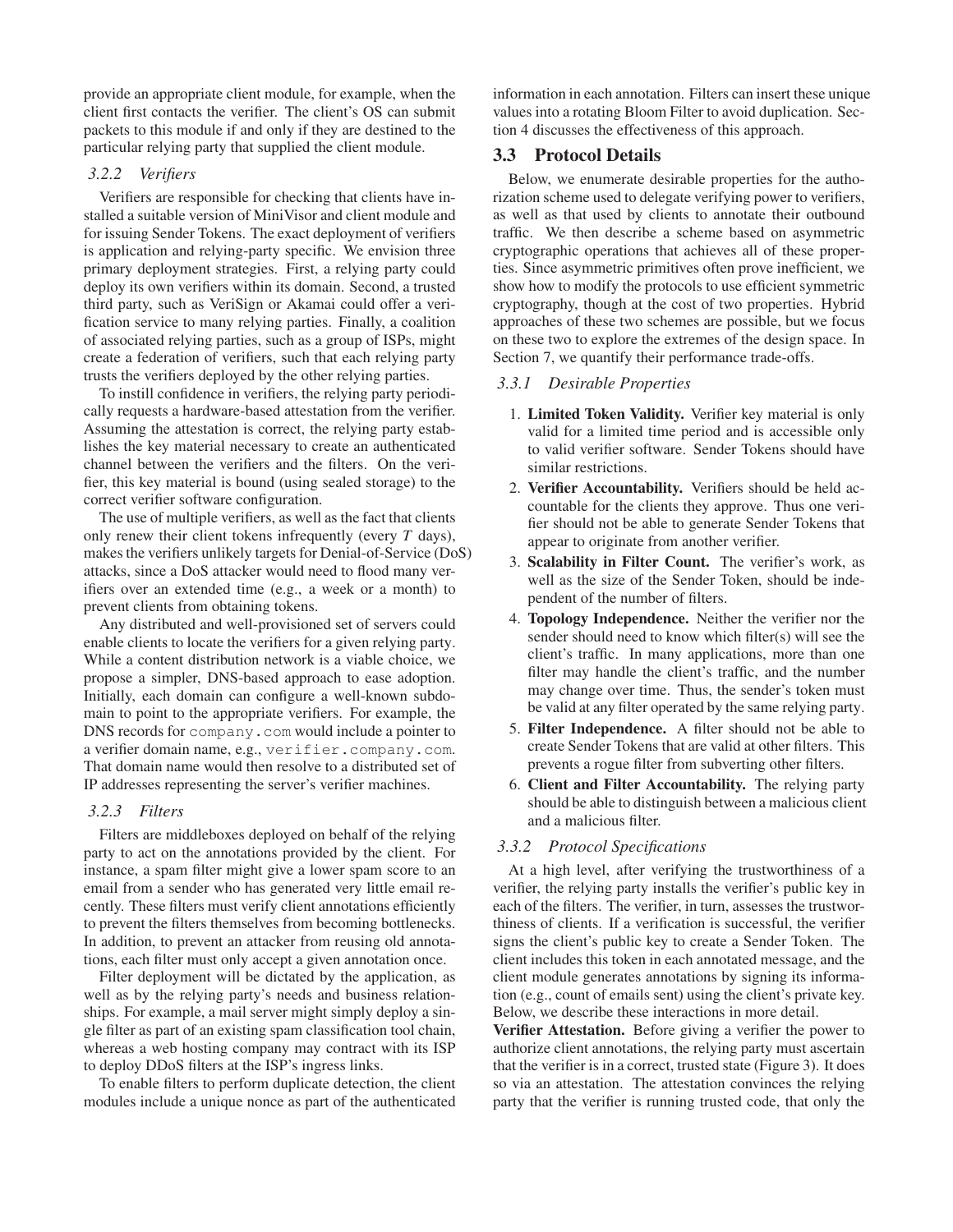|           | <b>Knows</b> $K_{RP}$                                                                                 |
|-----------|-------------------------------------------------------------------------------------------------------|
| $\bar{V}$ | Launches software $Code_V$ . Codey recorded in PCRs.                                                  |
|           | <i>Codev</i> Generates $\{K_V, K_V^{-1}\}$ . Seals $K_V^{-1}$ to <i>Codev</i> .                       |
|           | $V$ [Extends $K_V$ into a PCR.                                                                        |
|           | $RP \rightarrow V$ Attestation request and a random nonce <i>n</i>                                    |
|           | $V \rightarrow RP \mid K_V$ , TPM_Quote = $PCRs$ , $Sign_{K_{AJK}}^{-1}$ ( $PCRs \mid n$ ), $C_{AJK}$ |
|           | $RP$ Check cert, sig, n, <i>PCRs</i> represent <i>Code</i> <sub>V</sub> and $K_V$                     |
|           | $RP \stackrel{*}{\rightarrow} F_i   K_V, Sign_{K_{RP}^{-1}}(K_V)$                                     |

Figure 3: **Verifier Attestation.** *V is the verifier, RP the relying party, Fi the filters, and CAIK a certificate for the verifier's AIK.*

trusted code has access to the verifier's private key, and that the keypair is freshly generated.

To prepare for an attestation, the verifier launches trusted verifier code. This code is measured by the platform, and the measurement is stored in the TPM's Platform Configuration Registers (PCRs). In practice (see Section 6), we use a late launch operation to measure and execute a minimal kernel and the code necessary to implement the verifier. The verifier code generates a new public/private keypair and uses the TPM to seal the private key to the current software.

After checking the verifier's attestation, the relying party instructs its filters to accept the verifier's new public key when processing annotated traffic. Since the filter acts on behalf of the relying party, it can be configured with the relying party's public key, and thus verify such updates.

**Client Attestation.** A similar process takes place when a client requests a Sender Token from a verifier (Figure 4). The client's MiniVisor generates a keypair and attests to the verifier that the private key is bound to the client module and was generated recently. If the client's attestation verifies correctly, the verifier returns a Sender Token consisting of the verifier's ID, the client's public key, an expiration date, and the verifier's signature.

**Traffic Annotation.** To annotate outbound traffic (e.g., an email or a packet), untrusted code on the client asks the client module to produce an annotation (Figure 5). The untrusted code passes the traffic's contents to the client module. The client module uses its internal state to generate a digest *d* containing network relevant information about the traffic and/or client; i.e., it may indicate the average bandwidth used by the host, or the number of emails sent. For most applications, the digest will include a hash of the traffic's contents to bind the annotation to a particular piece of traffic. Finally, the module produces an annotation containing a unique nonce, the digest, and the client's signature. Untrusted code then adds the client's Sender Token and annotation to outbound traffic and sends it to the relying party. **Annotation Checking.** Filters that receive annotated traffic can verify its validity using the filtering algorithm shown in Figure 6. The filter uses the verifier's ID to look up the corresponding public key provided by the relying party. It uses the key to verify the authenticity and freshness of the client's Sender Token. The filter may decide to cache these results to speed future processing. It then checks the authenticity and

|                   | Launches software $Code_C$ . Code <sub>C</sub> recorded in PCRs.        |
|-------------------|-------------------------------------------------------------------------|
| $Code_C$          | Generates $\{K_C, K_C^{-1}\}\$ . Seals $K_C^{-1}$ to $Code_C$ .         |
|                   | Extends $K_C$ into a PCR.                                               |
| $C \rightarrow V$ | Token request                                                           |
| $V \to C$         | Attestation request and a random nonce $n$                              |
| $C \rightarrow V$ | $K_c$ , TPM_Quote = $PCRs$ , $Sign_{K_{AIK}}^{-1}(PCRs  n)$ , $C_{AIK}$ |
| V                 | Check cert, sig, n, PCRs represent $Code_C$ and $K_C$                   |
| $V \to C$         | $Token_C = [ID_V, K_C, expire_C, Hash(C_{AIK}),$                        |
|                   | $Sign_{K_V^{-1}}(V  K_C  expire_C  \text{Hash}(C_{AIK}))$               |

Figure 4: **Client Attestation.** *C is the client, Code<sup>C</sup> is MiniVisor, V is the verifier, and expire<sub>C</sub> is an expiration date for the sender's token.* 

uniqueness of the annotation. It stores a record of the nonce to prevent duplication and accepts the validity of the annotation's digest if it passes all verification checks. However, if an annotation's verification checks fail, the filter drops the traffic. Legitimately generated traffic will only fail to verify if an on-path adversary modifies the traffic. Such an adversary can also drop or alter the traffic, so dropping malformed traffic does not increase the adversary's power.

### *3.3.3 A Symmetric Alternative*

The protocols shown above possess all of the properties described in Section 3.3.1. Unfortunately, they require the client to compute a public-key signature for each item of traffic sent and the filter to verify two public-key signatures per annotation. The challenge is to improve efficiency while retaining the properties from Section 3.3.1.

At a high level, instead of giving the verifier's public key to the filters, we establish a shared symmetric key between each verifier and all of the filters. Similarly, the client uses a symmetric, rather than a public, key to authenticate its annotations. The verifier provides the client with this key, which is calculated based on the symmetric key the verifier shares with the filters, as well as the information in the client's Sender Token. This makes it unnecessary for the verifier to MAC the client's token, since any changes to the token will cause the filters to generate an incorrect symmetric key, and hence to reject client's annotations.

**Verifier Attestation.** The last step of the protocol in Figure 3 is the only one that changes. Instead of sending the verifier's public key to all of the filters, the relying party generates a new symmetric key  $K_{VF}$ . The relying party encrypts the key using the verifier's newly generated public key and sends the verifier the resulting ciphertext  $(Encrypt_{K_V}(K_{VF}))$ . Since the corresponding private key is sealed to the verifier's trusted code, the relying party guarantees that the symmetric key is protected. The relying party also encrypts the key and sends it to each of the filters, establishing a shared secret between the verifier and the filters.

**Client Attestation.** The protocol shown in Figure 4 remains the same, except for two changes. First, when the client sends its token request, it includes a randomly chosen client identifier *IDC*. The larger change is in the Sender Token returned by the verifier. To compute the new token, the verifier first computes a symmetric key that the client uses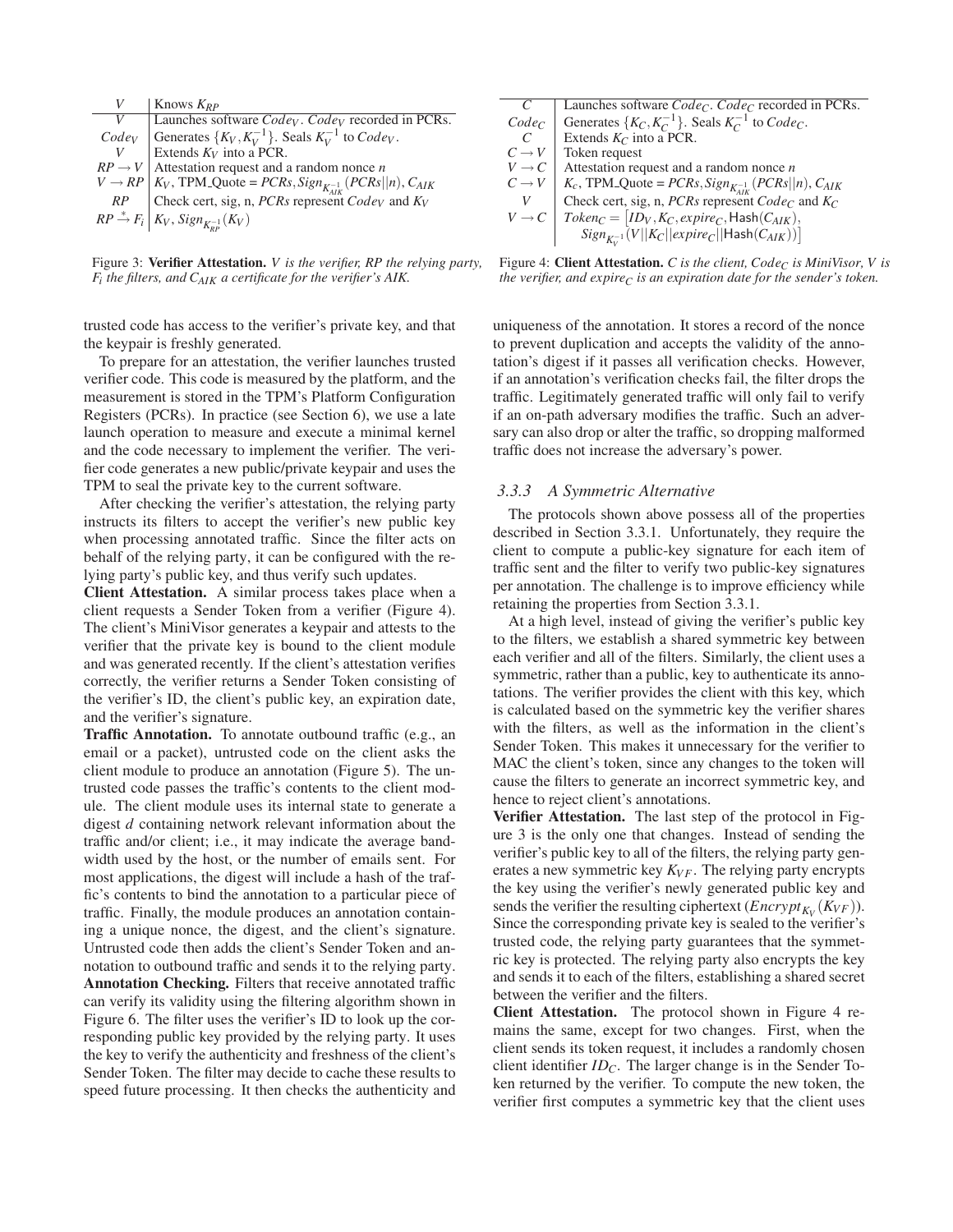| $\begin{array}{c}\nC \rightarrow Code_C \\ CodeC\n\end{array}$ Traffic contents p.<br>$Code_C$ Processes p to produce digest d.<br>$Code_C$ Generates a random nonce m.<br>$Code_C \rightarrow C$ Annote <sub>C</sub> = (m, d, Sign <sub><math>K_C^{-1}(m  d)</math>)</sub> |
|-----------------------------------------------------------------------------------------------------------------------------------------------------------------------------------------------------------------------------------------------------------------------------|
| $C \rightarrow RP$   p, Token <sub>C</sub> , Annote <sub>C</sub>                                                                                                                                                                                                            |

Figure 5: **Traffic Annotation.** *C* is the client, Code<sub>C</sub> is the client *module from Section 3.2.1 and RP is the relying party. The digest d represents the module's summary of network-relevant information about the client and/or traffic. The client sends the traffic to the relying party, but it will be processed along the way by one or more filters.*

to authorize annotations:  $K_{CF} = PRF_{K_{VF}}(V||ID_C||expire_C),$ where *PRF* is a secure pseudo-random function. The verifier then sends the client:  $\text{Encrypt}_{K_C}(K_{CF})$ ,  $\text{Token} = (V, ID_C,$ *expire<sub>C</sub>*). The attestation convinces the verifier that  $K_C^{-1}$  is bound to trusted code; i.e., only trusted code can obtain *KCF* . Without knowing  $K_{VF}$ , no one can produce  $K_{CF}$ .

**Traffic Annotation.** Traffic annotation is the same as before, except that instead of producing a signature over the traffic's contents, the code module produces a Message Authentication Code (MAC) using *KCF* , an operation that is orders of magnitude faster.

**Annotation Checking.** The algorithm for checking annotations remains similar. Instead of checking the verifier's signature, the filter regenerates *KCF* using its knowledge of  $K_{VF}$ . Instead of verifying the client's signature on the annotation, the filter uses *KCF* to verify the MAC. As a result, instead of verifying two public key signatures, the filter calculates one PRF application and one MAC, operations that are three orders of magnitude faster.

### **3.4 User Privacy and Client Revocation**

To encourage adoption, Assayer must preserve user privacy, while still limiting clients to one identity per machine and allowing the relying party to revoke misbehaving clients. The Direct Anonymous Attestation (DAA) protocol [4] was designed to provide exactly these properties. However, available TPMs do not yet implement this protocol, so until DAA becomes available on TPMs (or whatever secure hardware forms the basis for Assayer), Assayer must imperfectly approximate it using structured AIK certificates. We emphasize that this is a *temporary* hack, not a serious limitation of Assayer, since DAA demonstrates that we can achieve both privacy and accountability.

TPM-equipped clients sign attestations using randomly generated attestation identity keys (AIKs). A Privacy CA issues a limited-duration certificate that vouches for the binding between an AIK and the original TPM Endorsement Key (EK). With Assayer, clients obtain AIK certificates that specify that the AIK is intended for communicating with a specific relying party. Using a different AIK for each relying party prevents the relying parties from tracking the client across sites. However, since all of the AIKs are certified by the same EK, they can all be bound to a single installation of MiniVisor, preventing an attacker from using a separate MiniVisor for each destination.

Of course, similar to issuing multiple DNS lookups using

# 1: **if** *p* contains *Tokenc*, *Annotec* **then**<br>2:  $(ID_V, K_C, explore_C, H, Sig_V) \leftarrow To$

- 2:  $(ID_V, K_C, expire_C, H, Sig_V) \leftarrow Token_C$
- 3: Verify  $Sig_V$  using  $K_V$ .<br>4: Use *expire<sub>c</sub>* to check 1
- 4: Use  $\exp\{r}c_C$  to check that  $Token_C$  has not expired.<br>5:  $(m,d, Sig_C) \leftarrow Annote_C$
- 5:  $(m,d, \text{Sig}_C) \leftarrow \text{Annote}_C$ <br>6: Verify Sig<sub>C</sub> using K<sub>C</sub>.
- 6: Verify *Sig<sub>C</sub>* using  $K_C$ .<br>7: Check that pair  $(K_C, n)$
- 7: Check that pair  $(K_C, m)$  is unique.<br>8: Insert  $(K_C, m)$  into Bloom Filter.
- 8: Insert  $(K_C, m)$  into Bloom Filter.<br>9: **if** All verifications succeed **then** 
	- 9: **if** All verifications succeed **then**
- 10: Accept *d* as an authentic annotation of *p*<br>11: **else**
- 11: **else** Drop *p*

|  | Figure 6: Filtering Annotations. Processing traffic p |  |
|--|-------------------------------------------------------|--|
|  |                                                       |  |

the same source IP address, this approach allows the Privacy CA to learn that *some* client intends to visit a particular set of relying parties. The DAA protocol eliminates both this linkage and the reliance on the Privacy CA.

To preserve user privacy with respect to a single relying party, the client can generate a new AIK and request a new certificate from the Privacy CA. However, Privacy CAs may only simultaneously issue one AIK certificate per relying party per TPM EK. Thus, a client could obtain a 1-day certificate for an AIK, but it could not obtain another one for the same relying party until the first certificate expires. This prevents a client from generating multiple *simultaneous* identities for communicating with a particular relying party.

Since each client token contains a hash of the client's AIK certificate, if the relying party decides a client is misbehaving, it can provide the hash to the Privacy CA and request that the Privacy CA cease providing relying party-specific AIK certificates to the EK associated with that particular AIK. This would prevent the client from obtaining new AIKs for communication with this particular relying party, though not for other relying parties. Similarly, the relying party can instruct its verifiers and filters to cease accepting attestations and annotations from that AIK.

### **4. POTENTIAL ATTACKS**

### **4.1 Exploited Clients**

**Code Replacement.** An attacker may exploit code on remote, legitimate client machines. If the attacker replaces MiniVisor or the client module with malware, the TPM will refuse to unseal the client's private key, and hence the malware cannot produce authentic annotations. Without physical access to the client's machine, the attacker cannot violate these hardware-based guarantees.

**Code Exploits.** An adversary who finds an exploit in trusted code (i.e., in MiniVisor or a client module) can violate Assayer's security. This supports our argument that trusted client code should be minimized as much as possible.

**Flooding Attacks.** Since an attacker cannot subvert the annotations, she might instead choose to flood Assayer components with traffic. As we explained in Section 3.2.2, the verifiers are designed to withstand DoS attacks, so flooding them will be unproductive. Since filters must already check annotations efficiently to prevent bottlenecks, flooding the filters (with missing, invalid, or even valid annotations) will not hurt legitimate traffic throughput.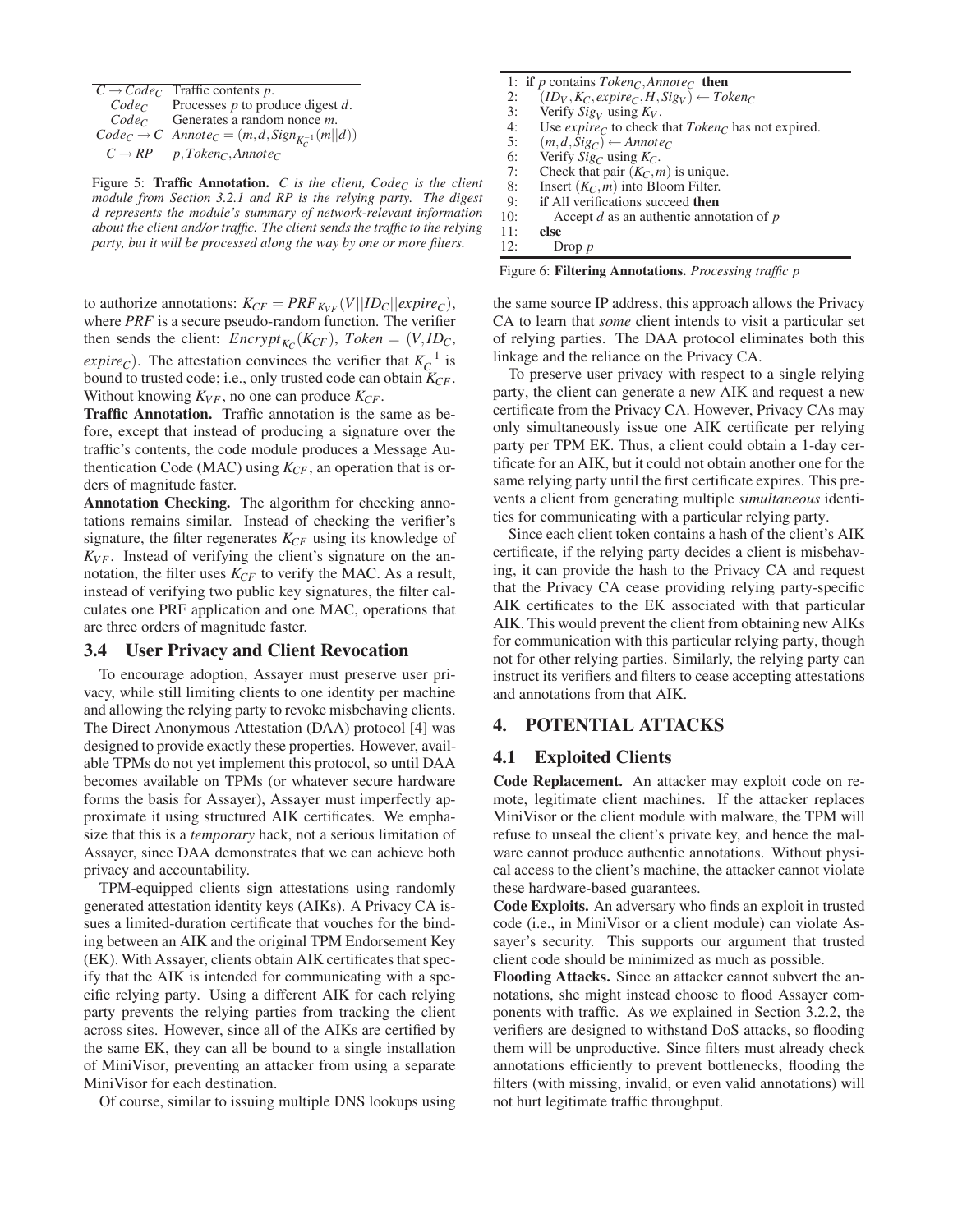**Annotation Duplication.** Since MiniVisor does not maintain control of the client's network interface, an attacker could ask the client module to generate an annotation and then repeatedly send the same annotation, either to the same filter or to multiple filters. Because each authorized annotation contains a unique nonce, duplicate annotations sent to the same filter will be dropped. Duplicates sent to different filters will be dropped as soon as the traffic converges at a single filter downstream. Section 6.4 discusses our Bloom Filter implementation for duplicate detection.

### **4.2 Malicious Clients**

Beyond the above attacks, an attacker might use hardwarebased attacks to subvert the secure hardware on machines she physically controls. For example, the adversary could physically attack the TPM in her machine and extract its private keys. This would allow her to create a fake attestation, i.e., convince the verifier that the adversary's machine is running trusted Assayer code, when it is not.

However, the adversary can only extract *N* TPM keys, where *N* is the number of machines in her physical possession. This limits the attacker to *N* unique identities. Contacting multiple verifiers does not help, since sender identities are tracked based on their AIKs, not on their Sender Tokens. As discussed in Section 3.4, at any moment, each TPM key corresponds to exactly one AIK for a given relying party. Furthermore, to obtain a Sender Token from the verifier, the attacker must commit to a specific relying-party-approved client module. If the attacker's traffic deviates from the annotations it contains, it can be detected, and the attacker's AIK for communicating with that relying party will be revoked. For example, if the attacker's annotations claim she has only sent *X* packets, and the relying party detects that the attacker has sent more than *X* packets, then the relying party knows that the client is misbehaving and will revoke the AIK the client uses to communicate with this relying party (see Section 3.4). Since the Privacy CA will not give the attacker a second AIK for the same relying party, this AIK can only be replaced by purchasing a new TPM-equipped machine, making this an expensive and unsustainable attack.

# **4.3 Rogue Verifiers**

A rogue verifier can authorize arbitrary clients to create arbitrary annotations. However, the verifier's relatively simple task makes its code small and easy to analyze. The attestation protocol shown in Figure 3 guarantees that the relying party only approves verifiers running the correct code. Since verifiers are owned by the relying party or by someone with whom the relying party has a contractual relationship, local hardware exploits should not be a concern. Since verifiers cannot imitate each other, a relying party that detects incorrect traffic coming from clients approved by a verifier can revoke that verifier. Revocation can be performed by refusing to renew the verifier's key material, or by actively instructing the filters to discard the rogue verifier's public key.

# **5. CASE STUDIES**

We consider the usefulness of Assayer in three diverse ap-

plications (see Figure 7). While we present evidence that Assayer-provided information can help in each application, it is beyond the scope of this work to determine the optimal statistics Assayer should provide or the optimal thresholds that relying parties should set.

# **5.1 Spam Identification**

**Motivation.** Numerous studies [12, 24] suggest that spam can be distinguished from legitimate email based on the sender's behavior. For example, one study found that the time between sending two emails was typically on the order of minutes [33], whereas the average email virus or spammer generates mail at a much higher rate (e.g., in the Storm botnet's spam campaigns, the average sending rate was 152 spam messages per minute, per bot [16]). Another study [12] found that the average and standard deviation of the size of emails sent over the last 24 hours were two of the best indicators of whether any individual email was spam.

While host-based statistics are not sufficient to definitively identify spam, by combining these statistics with existing spam classification techniques [14, 24], spam identification can be significantly improved for most senders.

**Instantiation.** To aid in spam identification, we can design a client module for annotating outbound email with relevant statistics, e.g., the average size of all emails generated during the last 24 hours. Each time the client generates a new email, it submits the email to the client module. The client module creates an authenticated annotation for the email with the relevant statistics, which the untrusted client email software can add as an additional email header.

The relying party in this case would be the email recipient's mail provider, which would designate a set of verifiers. The filter(s) could simply be added as an additional stage in the existing spam identification infrastructure. In other words, the filter verifies the email's annotation and confirms the statistics it contains. These statistics can then be used to assess the probability that the message is spam.

**Client Incentives.** Legitimate clients with normal sending behavior will have an incentive to deploy this system, since it will decrease the chance their email is marked as spam. Some mail domains may even require endhosts to employ Assayer before accepting email from them.

Malicious clients may deploy Assayer, but either they will continue to send email at a high rate, which will be indicated by the emails' annotations, or they will be forced to reduce their sending behavior to that of legitimate senders. While not ideal, this may represent a substantial reduction in spam volume. Finally, malicious clients may send non-annotated spam, but as more legitimate senders adopt Assayer, this will make spam more likely to be identified.

# **5.2 DDoS Mitigation**

**Motivation.** A Distributed Denial-of-Service (DDoS) attack, like spam, typically requires adversaries to behave quite differently from benign users. To maximize the effectiveness of a network-level attack, malicious clients need to generate as much traffic as possible, whereas a recent study indicates that legitimate clients generate much less traffic [3]. To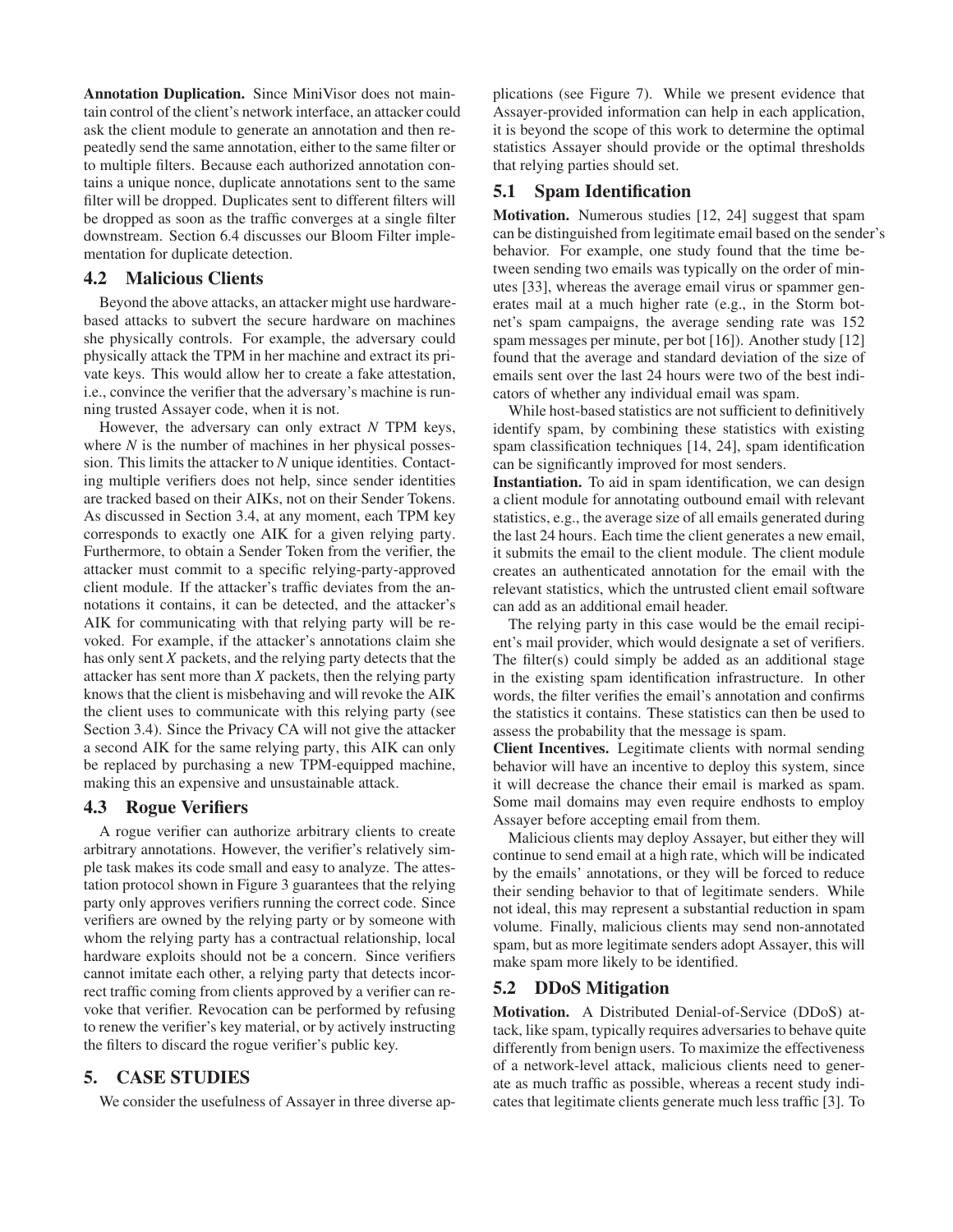|   |                | <b>Policy Creator</b> |                        |  |  |  |
|---|----------------|-----------------------|------------------------|--|--|--|
|   |                | Recipient             | <b>Network</b>         |  |  |  |
| ≌ | Concentrated   | Spam                  | <b>DDoS</b>            |  |  |  |
|   | <b>Diffuse</b> | Spam                  | <b>Super Spreaders</b> |  |  |  |

**Figure 7: Case Studies.** *Our case studies can be divided based on who determines acceptable policies and how focused the attack traffic is.*

confirm this, we analyzed eight days (135 GB of data representing about 1.27 billion different connections) of flowlevel network traces from a university serving approximately 9,000 users. If we focus, for example, on web traffic, we find that 99.08% of source IP addresses never open more than 6 simultaneous connections to a given destination, and 99.64% never open more than 10. Similarly, 99.56% of source IP addresses send less than 10 KBps of aggregate traffic to any destination. This is far less than the client links permit (10- 1000 Mbps). Since the traces only contain flow-level information, it is difficult to determine whether the outliers represent legitimate or malicious traffic. However, other application traffic, such as for SSL or email, shows similar trends; the vast majority of users generate very little outbound traffic. This suggests that it is indeed possible to set relatively low thresholds to mitigate DDoS activity while leaving virtually all legitimate users unaffected.

Assayer enables legitimate hosts to annotate their traffic with additional information to indicate that their traffic is benign. For example, the client module might annotate each packet with the rate at which the client is generating traffic. By prioritizing packets with low-rate annotations, filters ensure that legitimate traffic will be more likely to reach the server. A few non-standard legitimate clients may be hurt by this policy, but the vast majority will benefit.

Of course, this approach will only prevent attackers from sending large floods of traffic from each machine they control. They can still have each machine send a low rate of traffic, and, if they control enough machines, the aggregate may be enough to overwhelm the victim. Nonetheless, this will reduce the amount of traffic existing botnets can use for attack purposes and/or require attackers to build much larger botnets to have the same level of effect on the victim.

**Instantiation.** On the client, we modify the untrusted network stack to submit outbound packets to the Assayer client module. The client module generates an annotation indicating the number or size of packets generated recently. In this case, the relying party is the server the client is attempting to access (e.g., a website or software update server). The filters can prioritize annotated packets with "legitimate-looking" statistics over other traffic. To avoid hurting flows destined to other servers, filters give preference to annotated packets *relative* to other packets destined to that same server. This could be implemented via per-destination fair-queuing, with the Assayer-enabled server's queue configured to give priority to approved packets.

To combat network-level DDoS attacks, we need to prioritize annotated packets as early as possible. Initially, the server operator may simply deploy a single filter in front of the server. However, to combat network-level attacks, the server's operator may contract with its ISP to deploy filters at the ISP's ingress links. As we show in Section 7.4, partial deployment can provide significant protection from attacks. **Client Incentives.** The client proves that it is generating traffic at a moderate rate in return for elevated service from the network and server. This allows the client to access the web services it desires, even during DDoS attacks.

### **5.3 Super-Spreader Worm Detection**

A super-spreader worm exploits a host and then rapidly scans thousands of additional hosts. Studies show this behavior is quite unlike typical user behavior [32]. For this application, the client software submits packets to the client module, which produces annotations indicating the number of destinations recently contacted. The relying party could be a backbone ISP hoping to avoid worm-based congestion, or a stub ISP protecting its clients from worm infections.

While a next-generation clean-slate network could simply mandate the use of Assayer, bootstrapping Assayer in a legacy environment is a challenge. Unlike in the DDoS application, it is not sufficient to simply prioritize annotated traffic over non-annotated traffic, since lower-priority traffic will still spread the worm. Instead, non-annotated traffic must be significantly delayed or dropped. However, ISPs cannot slow or drop legacy traffic until most users have started annotating their traffic, but users will not annotate their traffic unless motivated to do so by the ISPs. A non-technical approach would be to hold users liable for any damage done by non-annotated packets, thus incentivizing legitimate users to annotate their packets.

# **6. IMPLEMENTATION**

### **6.1 Client Architecture**

We implemented the client configuration shown in Figure 2 employing a tiny hypervisor called MiniVisor that we developed using hardware-virtualization support provided by both AMD and Intel. Since MiniVisor does not interact with any devices, we were able to implement it in 841 lines of code and still (as shown in Section 7) offer excellent performance. It supports a hypercall that allows untrusted code to submit traffic to a client module and receive an annotation.

We employ a late launch operation [13, 19] to simplify client attestations by removing the early boot code (e.g., the BIOS and bootloader) from the set of trusted code. When MiniVisor is launched, it uses shadow page tables to isolate its private memory area and then boots the Linux kernel for normal client usage. The client attestations consist of the protection layer (MiniVisor), a client module, and the fact that the protection layer properly isolates the module.

### **6.2 Client Verification**

We developed generic client software to produce the attestations, as well as a verifier server program to check the attestations and produce client tokens. Together, they implement the protocol shown in Figure 4. Since the code that allows the relying party to check verifier attestations (Fig-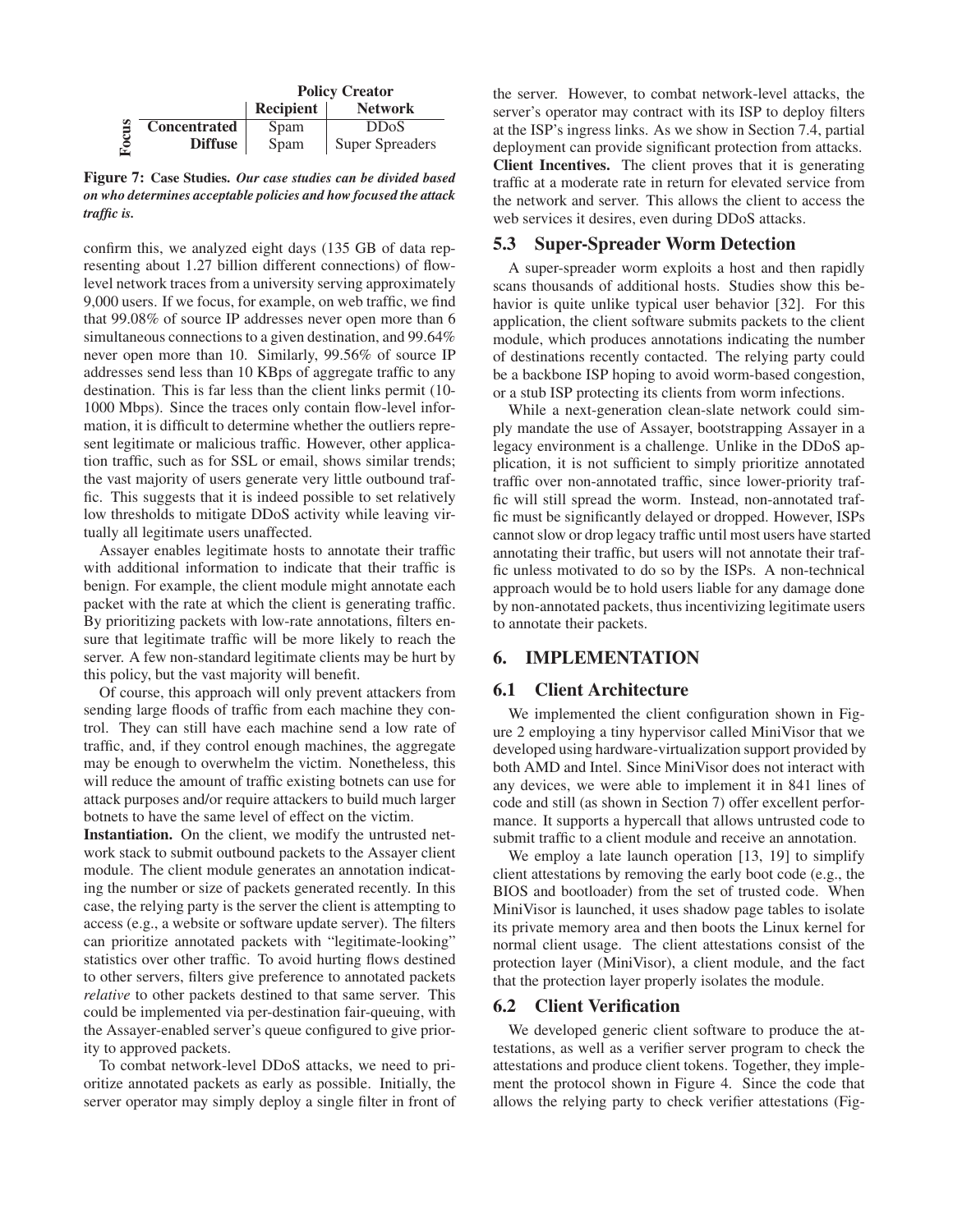

**Figure 8: Token and Annotation Layout.** *Byte-level layout for Sender Tokens and traffic annotations. The two are shown separately for clarity, but in practice, would be packed together. E is an expiration date, and m is a randomly-chosen nonce.*

ure 3) is very similar (and less performance-sensitive), we describe and evaluate only the former.

**Client Attestations.** Before it can create an attestation, our client code first generates an AIK and obtains an AIK certificate from a Privacy CA. To create an attestation, the client contacts the verifier and requests a nonce. Given the verifier's nonce, the client invokes a TPM Quote operation. It sends the verifier the public key created by its code module, the contents of the PCRs, the list of the code described by the PCRs, the TPM's signature and the AIK certificate. The verifier checks the validity of the attestation. Assuming the check succeeds, it returns an appropriate Sender Token.

**Verifier Implementation.** Our verifier prototype is implemented as a simple user-space server program. The implementation is based on a Unix/Linux preforked server library (spprocpool), and the client and the verifier communicate using UDP. The verifier pre-forks several worker processes and waits for client connections. When it receives a connection, the verifier passes this connection to an idle worker process. The worker process chooses a random nonce for the client and verifies the resulting attestation. A more sophisticated server architecture would undoubtedly improve our system's performance, but this simple prototype gives us a lower-bound on a verifier's potential performance.

### **6.3 Traffic Annotation**

To evaluate their relative performance, we implemented both the asymmetric and symmetric protocols for generating annotations (Section 3.3). Figure 8 illustrates the layout of the Sender Tokens and traffic annotations for each scheme.

With both schemes, we add the Sender Token and the annotation to the payload itself, and then adjust the appropriate header fields (length, checksum, etc.). This provides compatibility with legacy network devices. The traffic recipient needs to remove this information before handing the payload to applications, but this is simple to implement. Of course, legacy traffic will not contain annotations, and hence is easy to identify and handle in an application-specific manner.

With the asymmetric scheme, we use elliptic curve cryptography to minimize the size of the client's public key. We use the secp160k1 curve, which provides approximately 80 bits of cryptographic strength. The verifier uses ECDSA to sign the client's token, and the client also uses ECDSA to sign the contents of authorized packets. In sum, the client's token takes 108 bytes, and the annotation requires 52 bytes.

With the symmetric scheme, if we use a 160-bit key with

SHA1-HMAC, then the client's token only requires 23 bytes, and the annotation requires 22 bytes.

## **6.4 Filter**

We implemented the filter's functionality (Figure 6) both in userspace (for applications such as spam filtering), and as a module for the Click router [15] (for applications such as DDoS mitigation and super-spreader detection).

To detect duplicate annotations, we use a Bloom Filter. We only insert an annotation into the Bloom Filter after verifying the Sender Token and the annotation. The Bloom Filter ensures that a valid annotation is unique in a given time period *t* with a bounded false positive probability γ. To prevent malicious pollution of the filter, we use a pseudorandom function (AES) with a secret key known only to the filter to randomize the input to the Bloom Filter.

As an extreme case, consider filtering annotated packets on a 1 Gbps link. Assuming the worst case, in which packets carry only annotations (and no payloads), the maximum arrival rate is less than 1.3M packets/sec. In this case, a 2MB Bloom Filter with 20 hash functions will suffer a false positive for fewer than one in a million packets each second.

# **7. EVALUATION**

To identify potential performance bottlenecks in the Assayer architecture, we evaluated the performance of each prototype component and compared our two authentication schemes. In the interest of space, and since our spam detection application is far less latency-sensitive than our packetlevel applications (DDoS and worm mitigation), we focus our evaluation on Assayer's packet-level performance. We also developed an Internet-scale simulator to evaluate how Assayer performs against DDoS attacks by large botnets.

Our clients and verifier run on Dell Optiplex 755s, each equipped with a 3 GHz Intel Core2 Duo and 2 GB of RAM. The filter has two 2 GHz AMD Opteron(tm) 2350 CPUs with 4 GB of memory. All network links are 1 Gbps.

### **7.1 Client Verification**

We measure the time it takes a client to generate an attestation and obtain a Sender Token from a verifier. We also evaluate how many simultaneous clients our verifier supports.

### *7.1.1 Client Latency*

Since clients request new Sender Tokens infrequently (e.g., once a week), the latency of the request is unlikely to be noticed during normal operation. Nonetheless, for completeness, we measured this time using our prototype client and verifier and found that the client takes an average of 795.3 ms to obtain a Sender Token. The vast majority (99.7%) of the time is spent obtaining a quote from the TPM, since the quote computes a 2048-bit RSA signature on a resourceimpoverished TPM processor. The verifier spends 1.75 ms processing the client's request using the symmetric scheme and 3.58 ms using the asymmetric scheme.

### *7.1.2 Verifier Throughput*

To test the throughput of the verifier, we developed a minimal client program that requests a nonce and responds with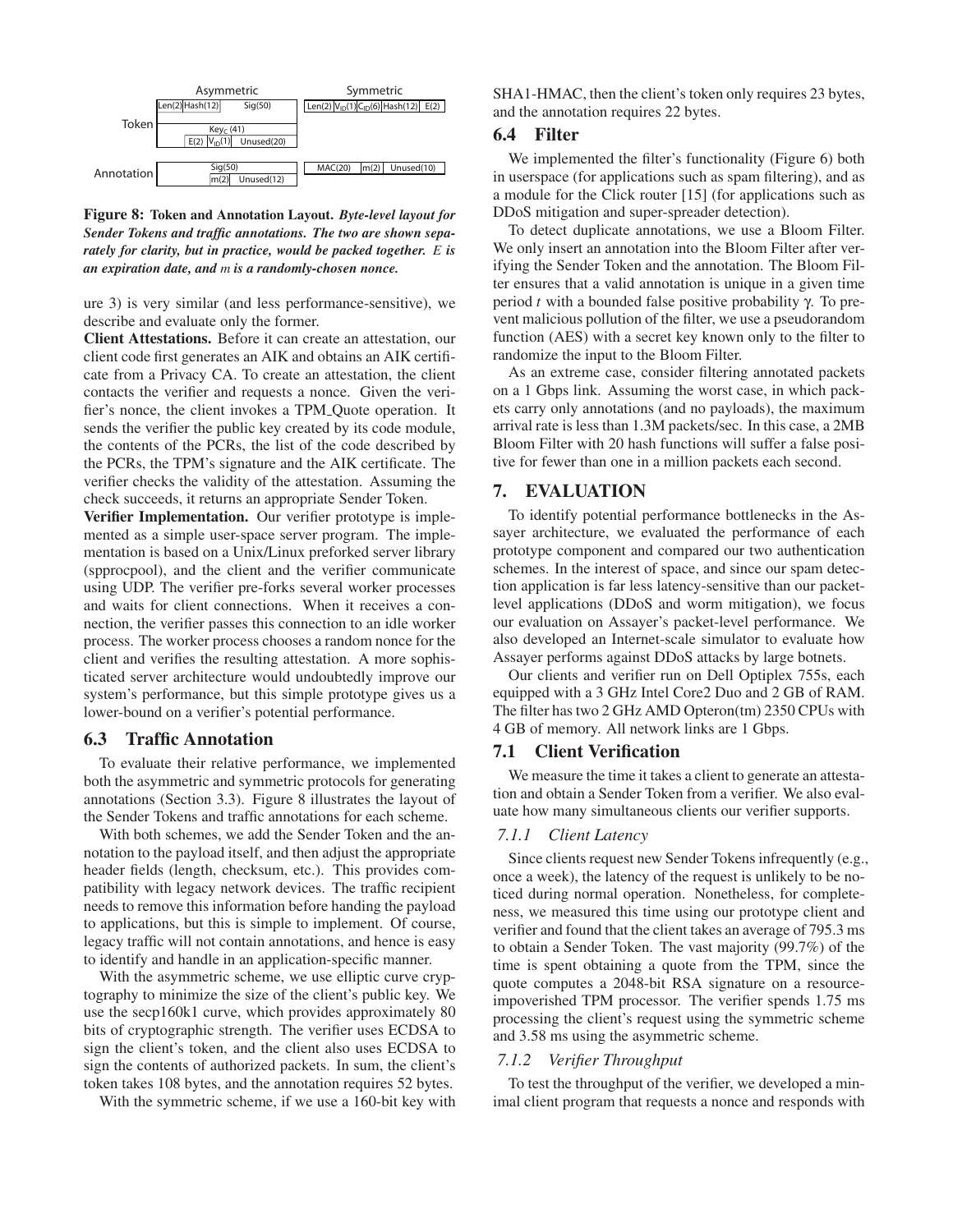a pre-generated attestation as soon as the verifier responds. The client employs a simple timeout-based retransmission protocol. We launch *X* clients per second and measure the time it takes each client to receive its Sender Token. In our tests, each of our 50 test machines simulates 20-500 clients.

In 10 trials, we found that a single verifier using the symmetric scheme can serve a burst of up to 5700 clients without any UDP retransmission, and can sustain an average rate of approximately 3300 clients/second. With the asymmetric scheme, a verifier can serve 3800 clients in a burst, and can sustain about 1600 clients/second. This implies that our simple, unoptimized verifier prototype could, in a day, serve approximately 285 million clients with the symmetric scheme and 138 million clients with the asymmetric scheme.

### **7.2 Client Annotations**

With Assayer, clients must compute a signature or MAC for each annotation. Annotating traffic adds computational latency and reduces effective bandwidth, since each traffic item (e.g., email or packet) carries fewer bytes of useful data.

To evaluate the latency penalty, we generated symmetric and asymmetric tokens for annotations ranging in size from 100 to 100,000 bytes. Averaged over 20 trials, the symmetric scheme's latency grew linearly from 3.15*µ*s to 247.55*µ*s. The performance is clearly dominated by the cost of hashing the annotation. With the asymmetric scheme, the performance for most annotations is dominated by the generation of the ECDSA signature, and hence annotations less than 100,000 bytes require ∼1.3ms. Thanks to MiniVisor's use of hardware support for virtualization, context switching to the client module is extremely fast (0.5*µ*s).

For macrobenchmarks, since email is designed to be delay tolerant, we focus on quantifying Assayer's effect on packetlevel traffic. Thus, we evaluate the effect of annotating each outbound packet with the number of packets sent, along with a hash of the packet's contents. We first ping a local host (**Ping L**), as well as a host across the country (**Ping R**). This quantifies the computational latency, since each ping only uses a single packet and bandwidth is not an issue. We then fetch a static web page (8 KB) (**Req L/R**) and download a large (5 MB) file from a local web server and from a web server across the country (**Down L/R**). These tests indicate the performance impact a user would experience during an average web session. They require our client module to annotate the initial TCP handshake packets, the web request, and the outbound ACKs. To quantify the impact of Assayer's bandwidth reduction, we also measure the time to upload a large (5 MB) file (**Up L/R**). This test significantly increases the number of packets annotated.

We performed these experiments using both the asymmetric and the symmetric schemes described in Section 3.3. Figure 10 summarizes our results. The symmetric scheme adds less than 12% overhead, even in the worst-case tests that involve uploading a large file. Often, the difference between the symmetric scheme and native Linux is statistically insignificant. The asymmetric scheme, on the other hand, adds significant overhead, though the effects are mitigated for remote hosts, when round-trip times dominate the test.

|                             | Throughput | $\%$     |
|-----------------------------|------------|----------|
|                             | (Mbps)     | of Click |
| Basic Click (user)          | 577        |          |
| Sym Filter (user)           | 373        | 64.6%    |
| AsymFilter (user)           | 36         | 6.2%     |
| Basic Click (kernel)        | 756        |          |
| Sym Filter (kernel)         | 468        | 61.9%    |
| Sym Filter (kernel, no dup) | 513        | 67.8%    |
| Sym Filter (kernel, UMAC)   | 657        | 86.9%    |

**Figure 9: Packet Filtering Performance.** *"User" and "kernel" denote user-level and kernel-level mode. "Sym" and "asym" denote the symmetric scheme and the asymmetric scheme. "Basic Click" is the basic click router which simply forwards each packet. "no dup" means no duplicate detection operations are performed. All tests employ 512-byte packets.*

### **7.3 Filter Throughput**

In order to evaluate the filter's throughput inspecting packetlevel annotations, we use the Netperf tools running on a client machine to saturate the filter's inbound link with annotated packets. To compare our various schemes, we launch the Netperf TCP STREAM test using 512-byte packets, which is close to the average packet size on the Internet [28]. We then experiment with varying packet sizes.

In our experiments (Figure 9), a user-level basic Click router, which simply forwards all packets, could sustain a throughput of approximately 577 Mbps. A user-level filter implementing our symmetric annotation scheme has about 373 Mbps throughput, while a filter using the asymmetric scheme can only sustain about 36 Mbps.

By implementing the filter as a Click kernel module, we improve the performance of the filter using the symmetric scheme to about 468 Mbps, while the performance of a kernellevel basic Click router is approximately 756 Mbps. The filter using the symmetric scheme performs two major operations: verifying packet annotations and detecting duplicate annotations (see Section 3.3.3). Eliminating the duplicate detection operation slightly improves the filter's throughput (up to 513 Mbps), indicating that verifying the packet annotation is the significant performance bottleneck.

To confirm this, we modify our packet annotation implementation to use UMAC [17] instead of SHA1-HMAC. To improve UMAC's performance, we implement a key cache mechanism that only generates and sets up a UMAC key for the first packet of every network flow, since all of the packets in a network flow will have the same Sender Token. Measurements indicate that the average Internet flow consists of approximately 20 packets [28]. Using this measurement as a rough estimate of our key cache's effectiveness, our filter's performance improves to 657 Mbps. This represents a 13.1% performance loss relative to the performance of a kernel-level basic Click router.

Finally, we vary the packet size used. Our UMAC-based symmetric filter undergoes a 26% performance loss vs. Click with 100 byte packets, whereas it comes within 8.4% of Click with 1500 byte packets.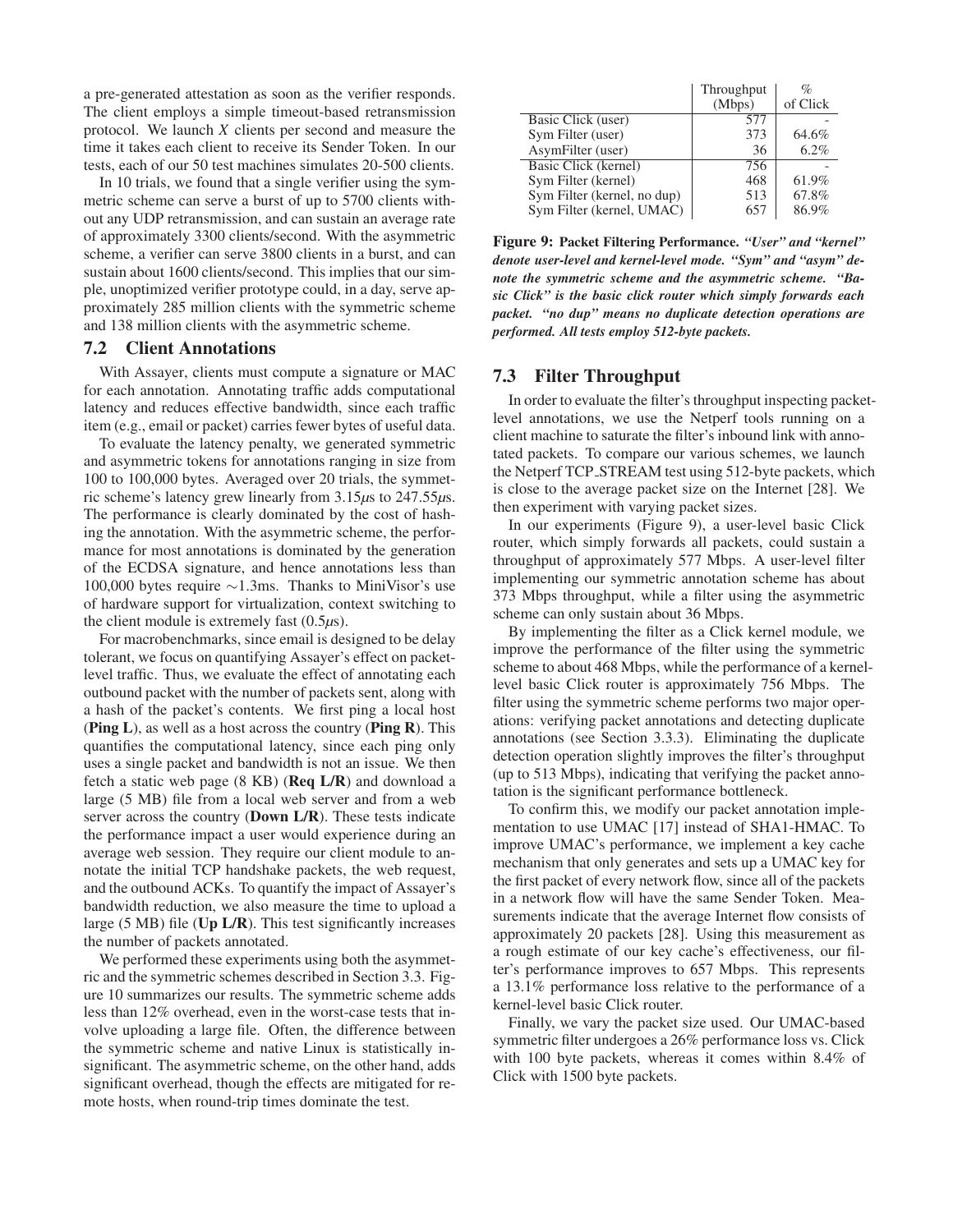|                          | Native Linux |                    |       | Assayer Symmetric         |       | Assayer Asymmetric           |                                                                                                  |                                   |
|--------------------------|--------------|--------------------|-------|---------------------------|-------|------------------------------|--------------------------------------------------------------------------------------------------|-----------------------------------|
| Ping L                   |              | $0.817 \pm 0.32$   |       | $0.811 \pm 0.13$ (-0.1%)  |       | $2.104 \pm 0.31 (+157.5\%)$  | $\begin{array}{c}\n\text{Regues} \\ \begin{array}{c}\n80 \\ \text{eq}\n\end{array}\n\end{array}$ |                                   |
| $\lim g R$               |              | $11.91 \pm 1.90$   |       | $11.99 \pm 3.24 (+0.1\%)$ |       | $14.03 \pm 3.67 (+17.8\%)$   |                                                                                                  |                                   |
| $\text{Req} L$           |              | $3.129 \pm 0.03$   |       | $3.48 \pm 0.26 (+11.3\%)$ |       | $12.27 \pm 4.18 \pm 292.1\%$ | ξĒ                                                                                               |                                   |
| Reg R                    |              | $45.83 \pm 12.3$   |       | 44.07 $\pm$ 6.93 (-0.4%)  |       | $51.35 \pm 12.1 (+12.0\%)$   | 8്40 ⊨                                                                                           |                                   |
| Down L                   | 1339.        | $\pm$ 348          | 1427. | $\pm 382 (+6.6\%)$        | 2634. | $\pm 114$ ( $+96.7\%$ )      | ã                                                                                                | Full Deployment<br>.              |
| Down R $\parallel$ 5874. |              | $\pm 1000$   5884. |       | $\pm 990 (+0.2\%)$        | 6631. | $\pm 721 (+12.8\%)$          | $\approx 20$                                                                                     | ISP Deployment<br>- No Deployment |
| Up L                     | 706.5        | $\pm 61.4$         | 777.4 | $\pm 153 (+10.0\%)$       | 5147. | $\pm 177 (+628.5\%)$         |                                                                                                  |                                   |
| Up R                     | 3040.        | $\pm$ 568          | 3078. | $\pm 1001 (+0.1\%)$       | 6234. | $\pm 961 (+105.1\%)$         |                                                                                                  |                                   |

100 80 % Successful Request % Successful Request 60 40 Full Dep ISP Depl 20 No Deployment 0 Time (s)

**Figure 10: Client Annotations: Symmetric Vs. Asymmetric.** *L represents a local request, and R represents a remote request. All times are shown in milliseconds rounded to four significant figures. Values in parentheses represent the change versus native.*

**Figure 11:** *Time for 1,000 senders to contact the server in the presence of 100,000 attackers. Note the log scale.*

# **7.4 Internet-Scale Simulation**

Finally, to evaluate Assayer's effectiveness for DDoS mitigation, we developed an Internet-scale simulator. The simulation's topology was developed from the CAIDA Skitter probes of router-level topology. The Skitter map forms a rooted tree at the trace source and spans out to over 174,000 endpoints scattered largely uniformly around the Internet. We make the trace source the DDoS victim and then randomly select 1,000 endpoints to be legitimate senders and 100,000 endpoints to be attackers. We assume that legitimate senders have obtained Sender Tokens, whereas the attackers simply flood (since flooding with Sender Tokens will result in the revocation of the attacker's keys – Section 3.4).

Since the Skitter map does not include bandwidth measurements, we use a simple bandwidth model in which each endhost has a small uplink that connects to a well-provisioned core that narrows down at the victim.

We run our simulations with no Assayer deployment, with Assayer filters deployed at the victim's ISP, and with ubiquitous (full) Assayer deployment. Figure 11 shows the amount of time it takes legitimate senders to contact the server. With no deployment, less than 6% of legitimate clients can contact the server, even after 10 seconds. With a full deployment of Assayer, most clients contact the server within one RTT, which is unsurprising given that legitimate traffic enjoys priority over the attack traffic throughout the network. However, even with partial deployment at the victim's ISP, more than 68% of legitimate clients succeed in less than a second, and 95% succeed within 10 seconds.

# **8. RELATED WORK**

**Conveying Generic Host Information.** Garfinkel et al. observe that trusted hardware could be used to mitigate networkbased attacks [8]. Shi et al. propose to use trusted computing to build secure distributed systems, for example to secure BGP routing [26].

Baek and Smith describe an architecture for prioritizing traffic from privileged applications [2]. Clients use trusted hardware to attest to the execution of an SELinux kernel equipped with a module that attaches Diffserv labels to outbound packets based on an administrator's network policy. Assayer uses a much smaller TCB (MiniVisor vs. SELinux) and does not require universal deployment to be effective.

Feng and Schluessler propose, at a high level, using Intel's

Active Management Technology to provide information on the machine's state to network elements by introspecting on the main CPU's activities [7]. Unlike Assayer, they do not focus on conveying this information efficiently, nor do they provide a full system design and implementation.

Dixon et al. propose pushing middle-box functionality, e.g., NAT or QoS, to endhosts, using trusted computing [5]. This is orthogonal, but potentially complementary, to our goal of conveying host-based information to the network.

Shieh et al. propose NetQuery [27], a network infrastructure to collect, disseminate, and analyze information from both end-hosts and network elements. Assayer shares similar goals with NetQuery, but focuses on efficient and trustworthy end-host design and implementation, as well as seamless integration with current networks.

**Conveying Specific Host Information.** Gligor proposes a network rate-control service in which a client includes an authorization ticket in each server request; an in-path verifier checks the ticket's validity [10]. Tickets are issued only to clients that pass a reverse Turing test or that possess humanactivated, hardware-implemented trusted paths [34], whereas Assayer supports services that are not human-driven.

Ramachandran et al. propose to imbue packets with the provenance of the hosts that generated them [23]. Combining this idea with Assayer (e.g., as an Assayer client module) would provide secure provenance data, even in networks with hostile elements or partial deployment.

Gummadi et al. propose the Not-A-Bot system [11] that tries to distinguish human traffic from bot traffic. They attest to a small client module that tags outgoing packets generated within one second of a keystroke or mouse click. However, the system only provides a single-bit of information, and it considers application-level attacks; i.e., the network is assumed to be uncongested. The server is also responsible for verifying client attestations, which is impractical for many applications, including combating network-level DDoS attacks or super-spreader worms.

The AIP architecture [1] assigns each host an IP address based on the hash of its public key. This provides an alternate mechanism to bind a key to a network sender. The AIP authors also propose equipping clients with "smart" network cards that will obey signed shut-off requests from servers. This functionality could easily be incorporated in MiniVisor by taking control of the client's network card, though we believe that a cryptographic approach offers better guarantees.